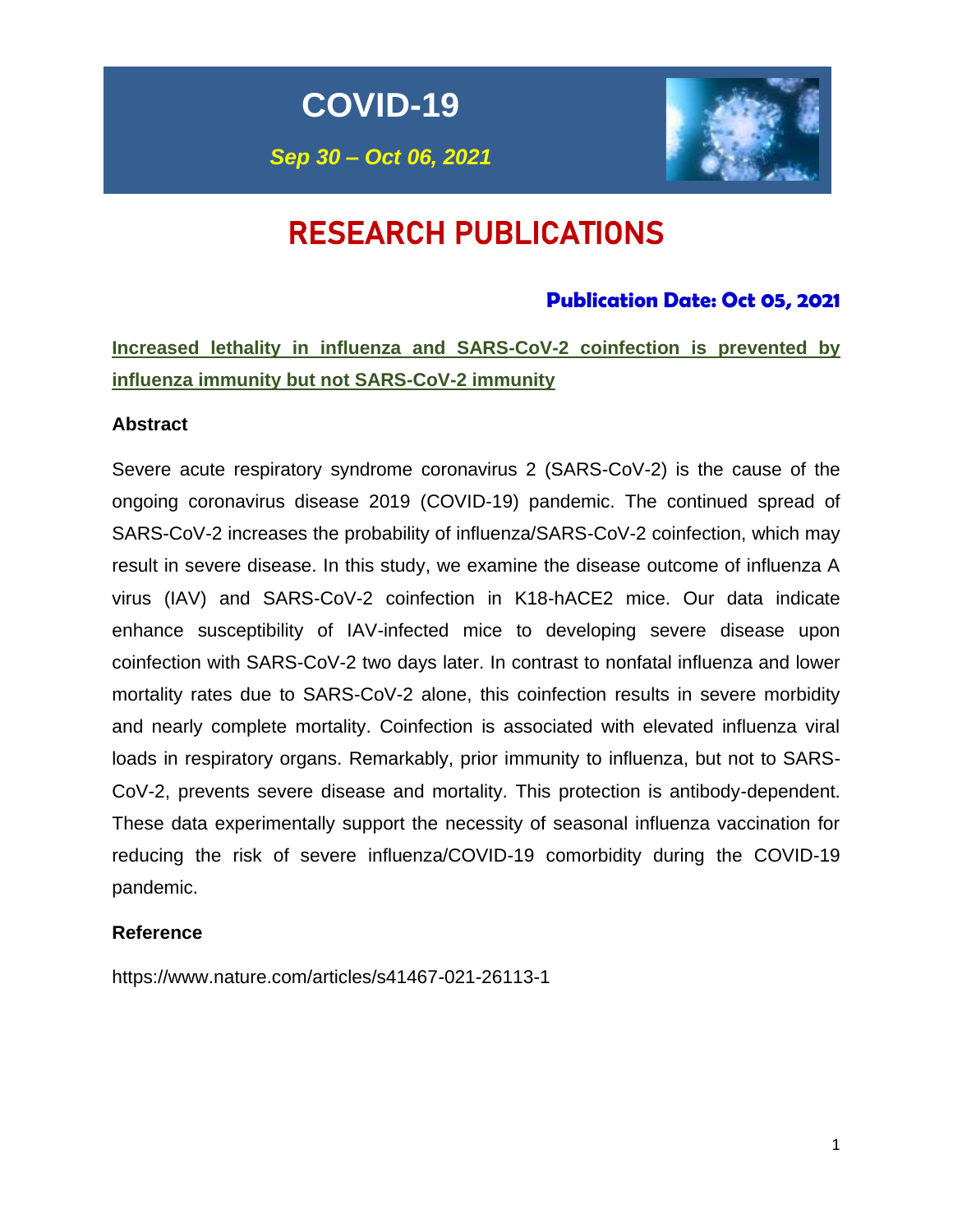### **Expression and characterization of SARS-CoV-2 spike proteins**

### **Abstract**

The severe acute respiratory syndrome coronavirus 2 spike protein is a critical component of coronavirus disease 2019 vaccines and diagnostics and is also a therapeutic target. However, the spike protein is difficult to produce recombinantly because it is a large trimeric class I fusion membrane protein that is metastable and heavily glycosylated. We recently developed a prefusion-stabilized spike variant, termed HexaPro for six stabilizing proline substitutions, that can be expressed with a yield of >30 mg/L in ExpiCHO cells. This protocol describes an optimized workflow for expressing and biophysically characterizing rationally engineered spike proteins in Freestyle 293 and ExpiCHO cell lines. Although we focus on HexaPro, this protocol has been used to purify over a hundred different spike variants in our laboratories. We also provide guidance on expression quality control, long-term storage, and uses in enzymelinked immunosorbent assays. The entire protocol, from transfection to biophysical characterization, can be completed in 7 d by researchers with basic tissue cell culture and protein purification expertise.

### **Reference**

https://www.nature.com/articles/s41596-021-00623-0

# **Characterization of humoral and SARS-CoV-2 specific T cell responses in people living with HIV**

### **Abstract**

There is an urgent need to understand the nature of immune responses against SARS-CoV-2, to inform risk-mitigation strategies for people living with HIV (PLWH). Here we show that the majority of PLWH with ART suppressed HIV viral load, mount a detectable adaptive immune response to SARS-CoV-2. Humoral and SARS-CoV-2 specific T cell responses are comparable between HIV-positive and negative subjects and persist 5-7 months following predominately mild COVID-19 disease. T cell responses against Spike, Membrane and Nucleoprotein are the most prominent, with SARS-CoV-2-specific CD4 T cells outnumbering CD8 T cells. We further show that the overall magnitude of SARS-CoV-2-specific T cell responses relates to the size of the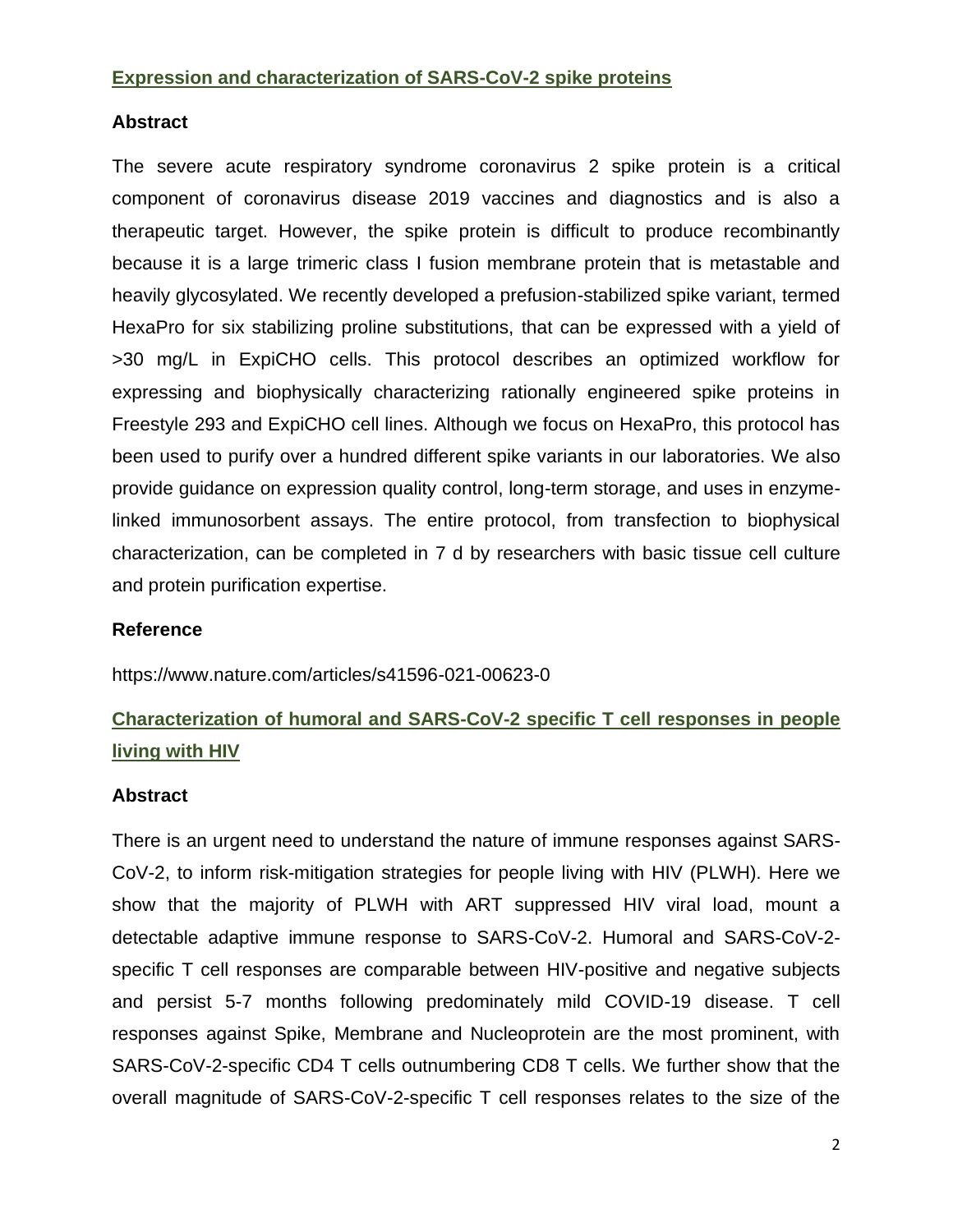naive CD4 T cell pool and the CD4:CD8 ratio in PLWH. These findings suggest that inadequate immune reconstitution on ART, could hinder immune responses to SARS-CoV-2 with implications for the individual management and vaccine effectiveness in PLWH.

### **Reference**

https://www.nature.com/articles/s41467-021-26137-7

### **Mechanisms of SARS-CoV-2 entry into cells**

### **Abstract**

The unprecedented public health and economic impact of the COVID-19 pandemic caused by infection with severe acute respiratory syndrome coronavirus 2 (SARS-CoV-2) has been met with an equally unprecedented scientific response. Much of this response has focused, appropriately, on the mechanisms of SARS-CoV-2 entry into host cells, and in particular the binding of the spike (S) protein to its receptor, angiotensin-converting enzyme 2 (ACE2), and subsequent membrane fusion. This Review provides the structural and cellular foundations for understanding the multistep SARS-CoV-2 entry process, including S protein synthesis, S protein structure, conformational transitions necessary for association of the S protein with ACE2, engagement of the receptor-binding domain of the S protein with ACE2, proteolytic activation of the S protein, endocytosis and membrane fusion. We define the roles of furin-like proteases, transmembrane protease, serine 2 (TMPRSS2) and cathepsin L in these processes, and delineate the features of ACE2 orthologues in reservoir animal species and S protein adaptations that facilitate efficient human transmission. We also examine the utility of vaccines, antibodies and other potential therapeutics targeting SARS-CoV-2 entry mechanisms. Finally, we present key outstanding questions associated with this critical process.

### **Reference**

https://www.nature.com/articles/s41580-021-00418-x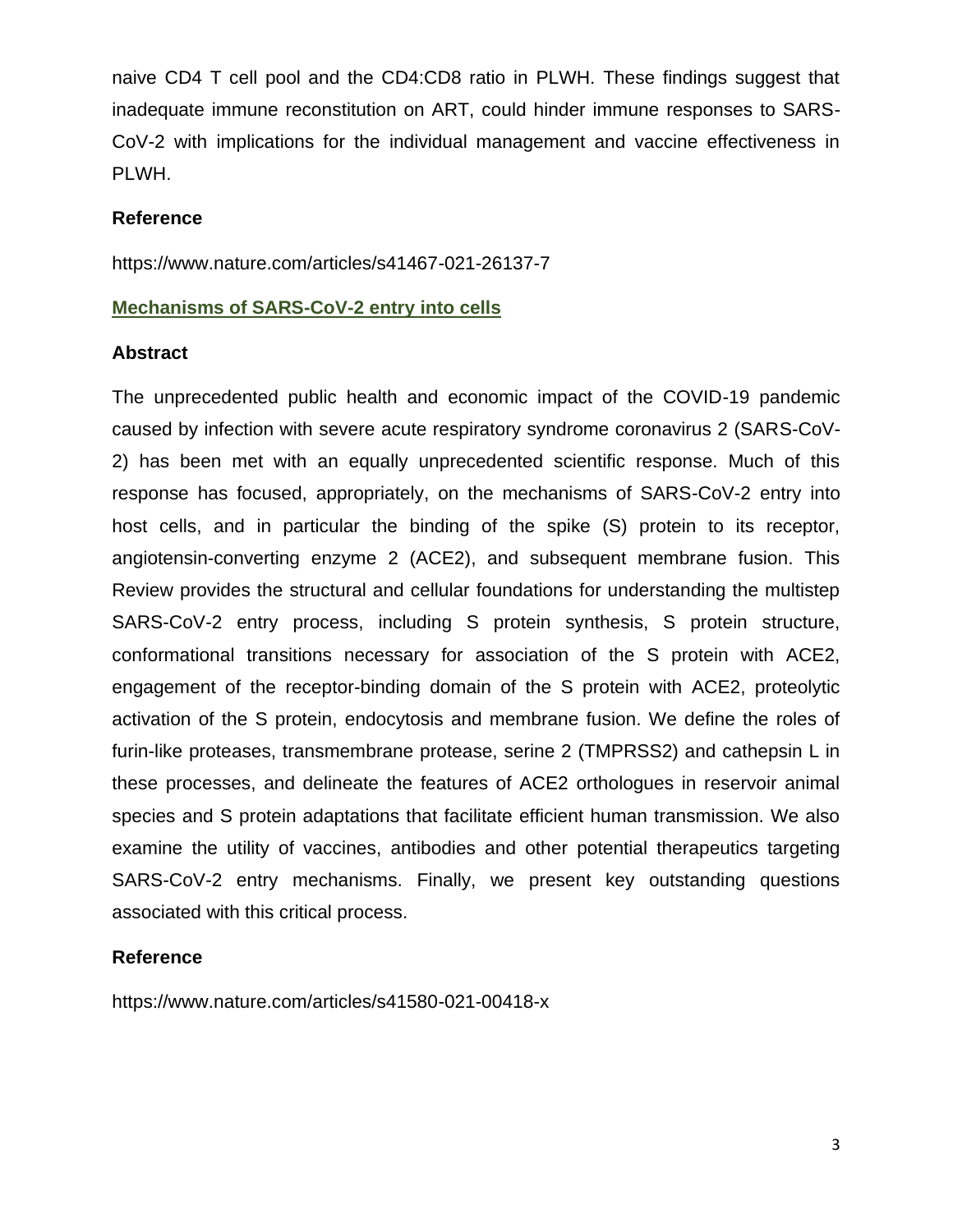# **Change sign detection with differential MDL change statistics and its applications to COVID-19 pandemic analysis**

### **Abstract**

We are concerned with the issue of detecting changes and their signs from a data stream. For example, when given time series of COVID-19 cases in a region, we may raise early warning signals of an epidemic by detecting signs of changes in the data. We propose a novel methodology to address this issue. The key idea is to employ a new information-theoretic notion, which we call the differential minimum description length change statistics (D-MDL), for measuring the scores of change sign. We first give a fundamental theory for D-MDL. We then demonstrate its effectiveness using synthetic datasets. We apply it to detecting early warning signals of the COVID-19 epidemic using time series of the cases for individual countries. We empirically demonstrate that D-MDL is able to raise early warning signals of events such as significant increase/decrease of cases. Remarkably, for about \(64\%\) of the events of significant increase of cases in studied countries, our method can detect warning signals as early as nearly six days on average before the events, buying considerably long time for making responses. We further relate the warning signals to the dynamics of the basic reproduction number R0 and the timing of social distancing. The results show that our method is a promising approach to the epidemic analysis from a data science viewpoint.

### **Reference**

https://www.nature.com/articles/s41598-021-98781-4

### **SARS-CoV-2 immune repertoire in MIS-C and pediatric COVID-19**

### **Abstract**

There is limited understanding of the viral antibody fingerprint following severe acute respiratory syndrome coronavirus 2 (SARS-CoV-2) infection in children. Herein, SARS-CoV-2 proteome-wide immunoprofiling of children with mild/moderate or severe coronavirus disease 2019 (COVID-19) versus multisystem inflammatory syndrome in children versus hospitalized control patients revealed differential cytokine responses, IgM/IgG/IgA epitope diversity, antibody binding and avidity. Apart from spike and nucleocapsid, IgG/IgA recognized epitopes in nonstructural protein (NSP) 2, NSP3,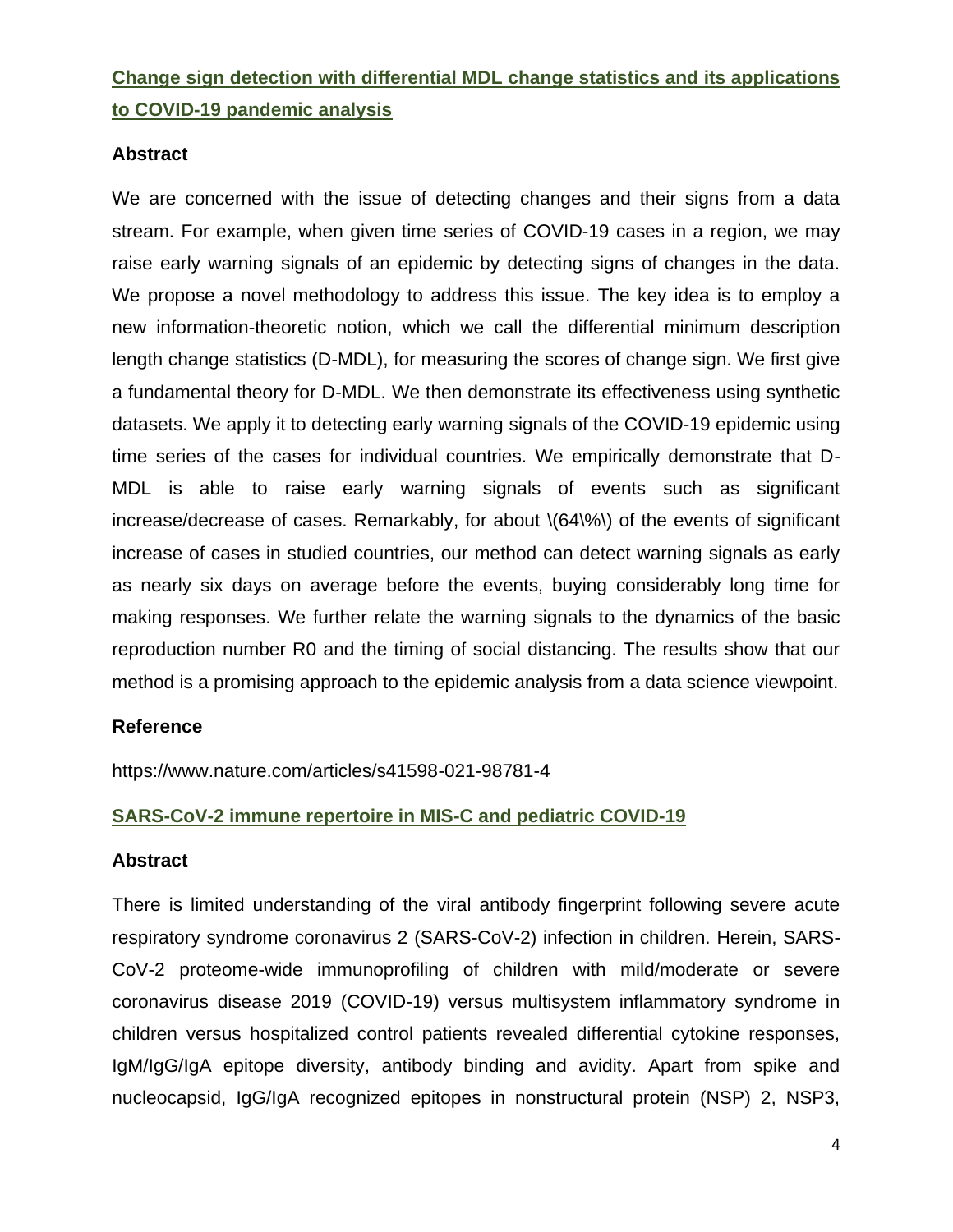NSP12–NSP14 and open reading frame (ORF) 3a–ORF9. Peptides representing epitopes in NSP12, ORF3a and ORF8 demonstrated SARS-CoV-2 serodiagnosis. Antibody-binding kinetics with 24 SARS-CoV-2 proteins revealed antibody parameters that distinguish children with mild/moderate versus severe COVID-19 or multisystem inflammatory syndrome in children. Antibody avidity to prefusion spike correlated with decreased illness severity and served as a clinical disease indicator. The fusion peptide and heptad repeat 2 region induced SARS-CoV-2-neutralizing antibodies in rabbits. Thus, we identified SARS-CoV-2 antibody signatures in children associated with disease severity and delineate promising serodiagnostic and virus neutralization targets. These findings might guide the design of serodiagnostic assays, prognostic algorithms, therapeutics and vaccines in this important but understudied population.

### **Reference**

https://www.nature.com/articles/s41590-021-01051-8

### **Genetic and phenotypic analysis of the causal relationship between aging and COVID-19**

#### **Abstract**

*Background*: Epidemiological studies revealed that the elderly and those with comorbidities are most affected by COVID-19, but it is important to investigate shared genetic mechanisms between COVID-19 risk and aging.

*Methods*: A multi-instrument Mendelian Randomization analysis of multiple lifespanrelated traits and COVID-19 was conducted. Aging clock models were applied to the subjects with different COVID-19 conditions in the UK-Biobank cohort. We performed a bivariate genomic scan for age-related COVID-19 and Mendelian Randomization analysis of 389 immune cell traits to investigate their effect on lifespan and COVID-19 risk.

*Results*: It was shown that the genetic variation that supports longer life is significantly associated with the lower risk of COVID-19 infection and hospitalization. The odds ratio is 0.31 (P = 9.7 × 10−6) and 0.46 (P = 3.3 × 10−4), respectively, per additional 10 years of life. We detect an association between biological age acceleration and future incidence and severity of COVID-19 infection. Genetic profiling of age-related COVID-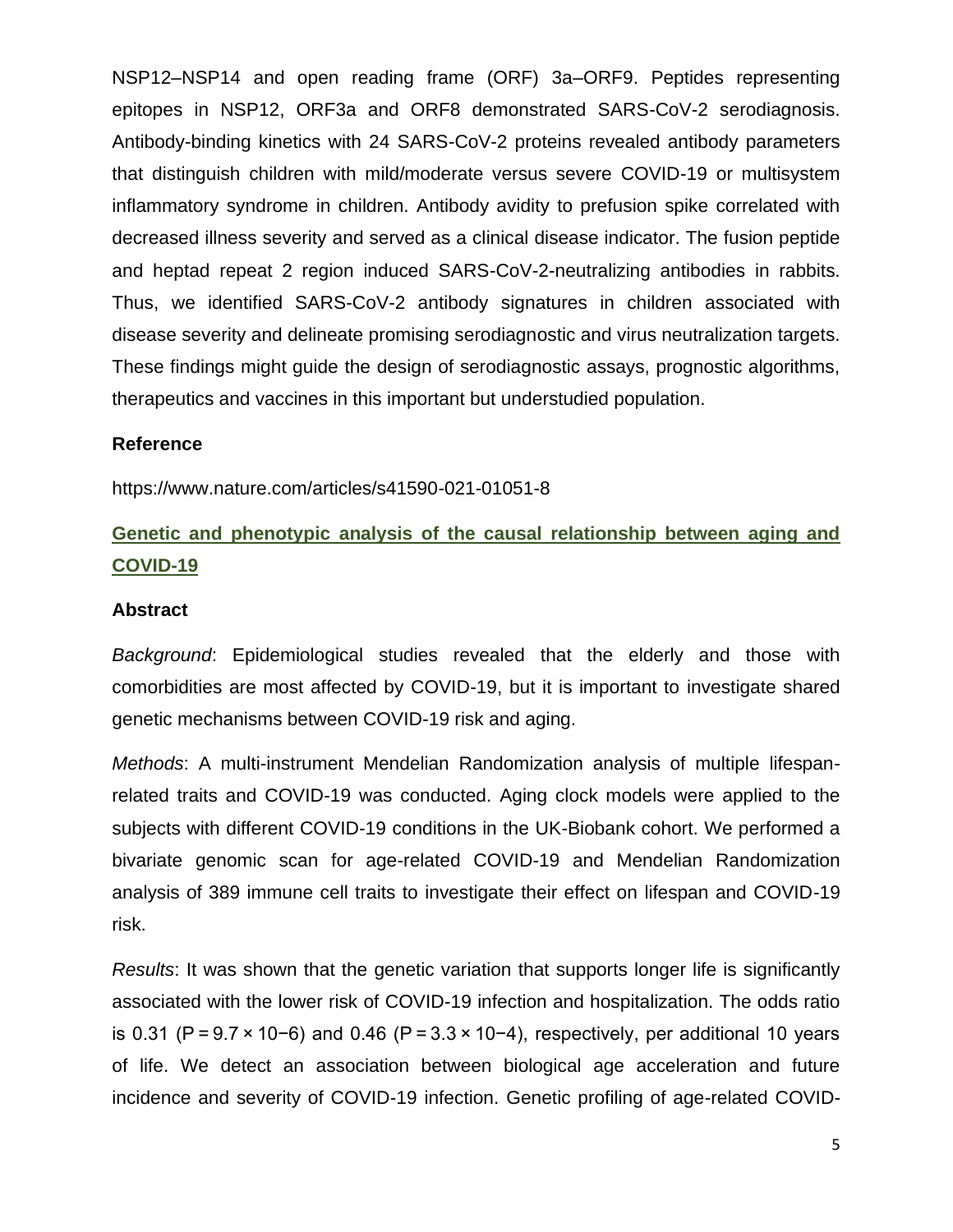19 infection indicates key contributions of Notch signaling and immune system development. We reveal a negative correlation between the effects of immune cell traits on lifespan and COVID-19 risk. We find that lower B-cell CD19 levels are indicative of an increased risk of COVID-19 and decreased life expectancy, which is further validated by COVID-19 clinical data.

*Conclusions*: Our analysis suggests that the factors that accelerate aging lead to an increased COVID-19 risk and point to the importance of Notch signaling and B cells in both. Interventions that target these factors to reduce biological age may reduce the risk of COVID-19.

### **Reference**

https://www.nature.com/articles/s43856-021-00033-z

## **Immunogenic T cell epitopes of SARS-CoV-2 are recognized by circulating memory and naïve CD8 T cells of unexposed individuals**

### **Abstract**

*Background*: Recent studies have provided evidence of T cell reactivity to Severe Acute Respiratory Syndrome Coronavirus 2 (SARS-CoV-2) in significant numbers of noninfected individuals, which has been attributed to cross-reactive CD4 memory T cells from previous exposure to seasonal coronaviruses. Less evidence of cross-reactive memory CD8 T cells has been documented to date.

*Methods*: The NetCTLPan neural network of the Epitope Database and Analysis Resource was used to select a series of 27 HLA-A\*02:01 epitopes derived from the proteome of SARS-CoV-2. Their binding capacity was assessed by a HLA-A\*02:01 stabilization assay and by quantifying their binding to HLA-A\*02:01 monomers for the generation of tetramers. Their ability to stimulate and induce expansion of SARS-CoV-2 reactive CD8 T cells was measured by flow cytometry. The TCR repertoire of COVID convalescent and healthy unexposed donors was analysed using the MIRA database.

*Findings*: The HLA-A\*02:01 epitopes tested were able to stabilise HLA molecules and induce activation of CD8 T cells of healthy unexposed donors. These results, based on specific tetramer binding, provide evidence supporting the presence of frequent cross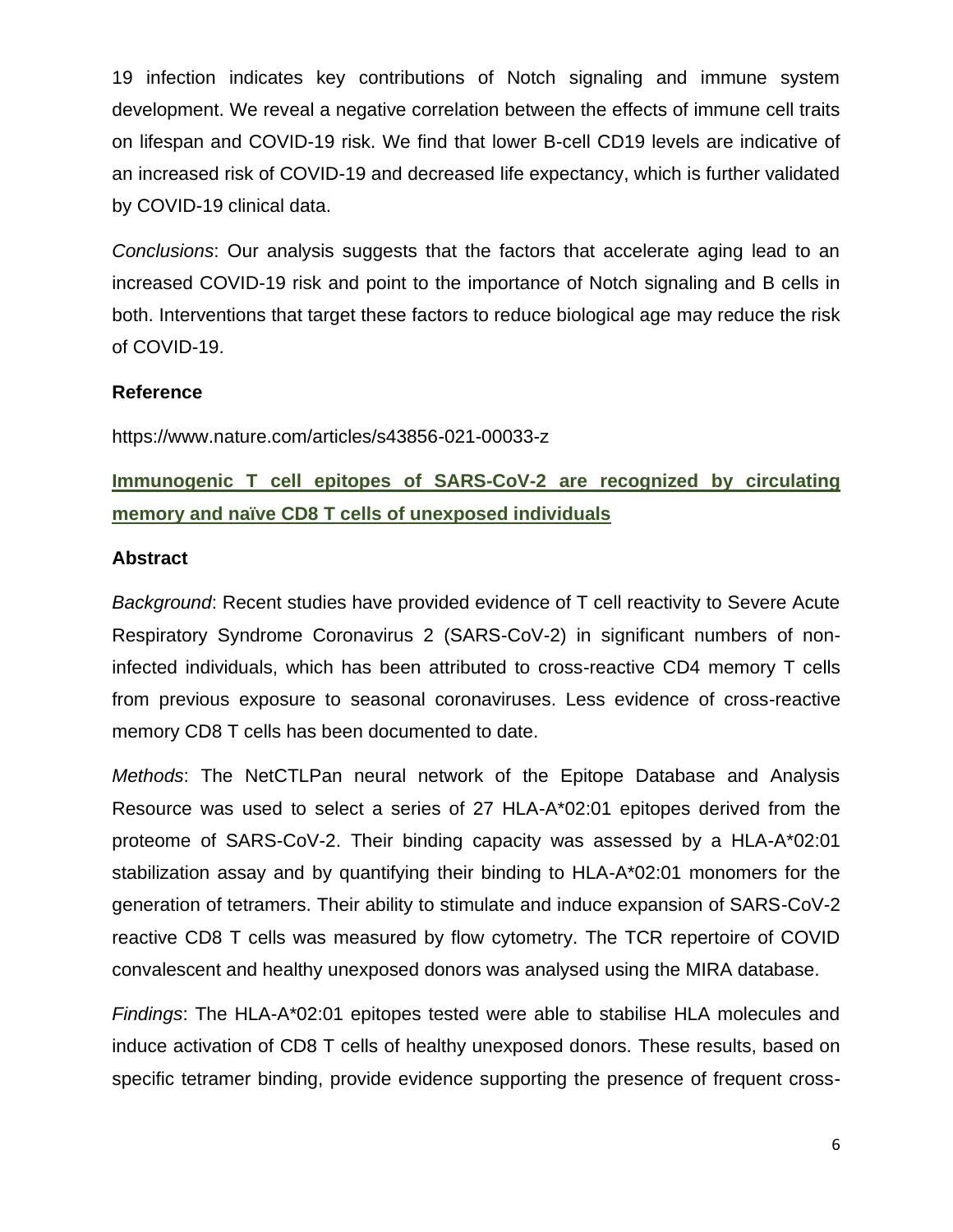reactive CD8 T cells to SARS-CoV-2 antigens in non-exposed individuals. Interestingly, the reactive cells were distributed into naïve, memory and effector subsets.

*Interpretation*: Our data are consistent with a significant proportion of the reactive CD8 T clones belonging to the public shared repertoire, readily available in absence of previous contact with closely related coronaviruses. Furthermore, we demonstrate the immunogenic capacity of long peptides carrying T cell epitopes, which can serve to isolate virus-specific T cell receptors among the ample repertoire of healthy unexposed subjects and could have application in COVID-19 immunotherapy. Limitations of our study are that it concentrated on one MHC I allele (HLA-A\*02:01) and the low numbers of samples and epitopes tested.

### **Reference**

https://www.thelancet.com/journals/ebiom/article/PIIS2352-3964(21)00403-5/fulltext

### **Publication Date: Oct 04, 2021**

# **Detection and analysis of COVID-19 in medical images using deep learning techniques**

### **Abstract**

The main purpose of this work is to investigate and compare several deep learning enhanced techniques applied to X-ray and CT-scan medical images for the detection of COVID-19. In this paper, we used four powerful pre-trained CNN models, VGG16, DenseNet121, ResNet50,and ResNet152, for the COVID-19 CT-scan binary classification task. The proposed Fast.AI ResNet framework was designed to find out the best architecture, pre-processing, and training parameters for the models largely automatically. The accuracy and F1-score were both above 96% in the diagnosis of COVID-19 using CT-scan images. In addition, we applied transfer learning techniques to overcome the insufficient data and to improve the training time. The binary and multiclass classification of X-ray images tasks were performed by utilizing enhanced VGG16 deep transfer learning architecture. High accuracy of 99% was achieved by enhanced VGG16 in the detection of X-ray images from COVID-19 and pneumonia. The accuracy and validity of the algorithms were assessed on X-ray and CT-scan well-known public datasets. The proposed methods have better results for COVID-19 diagnosis than other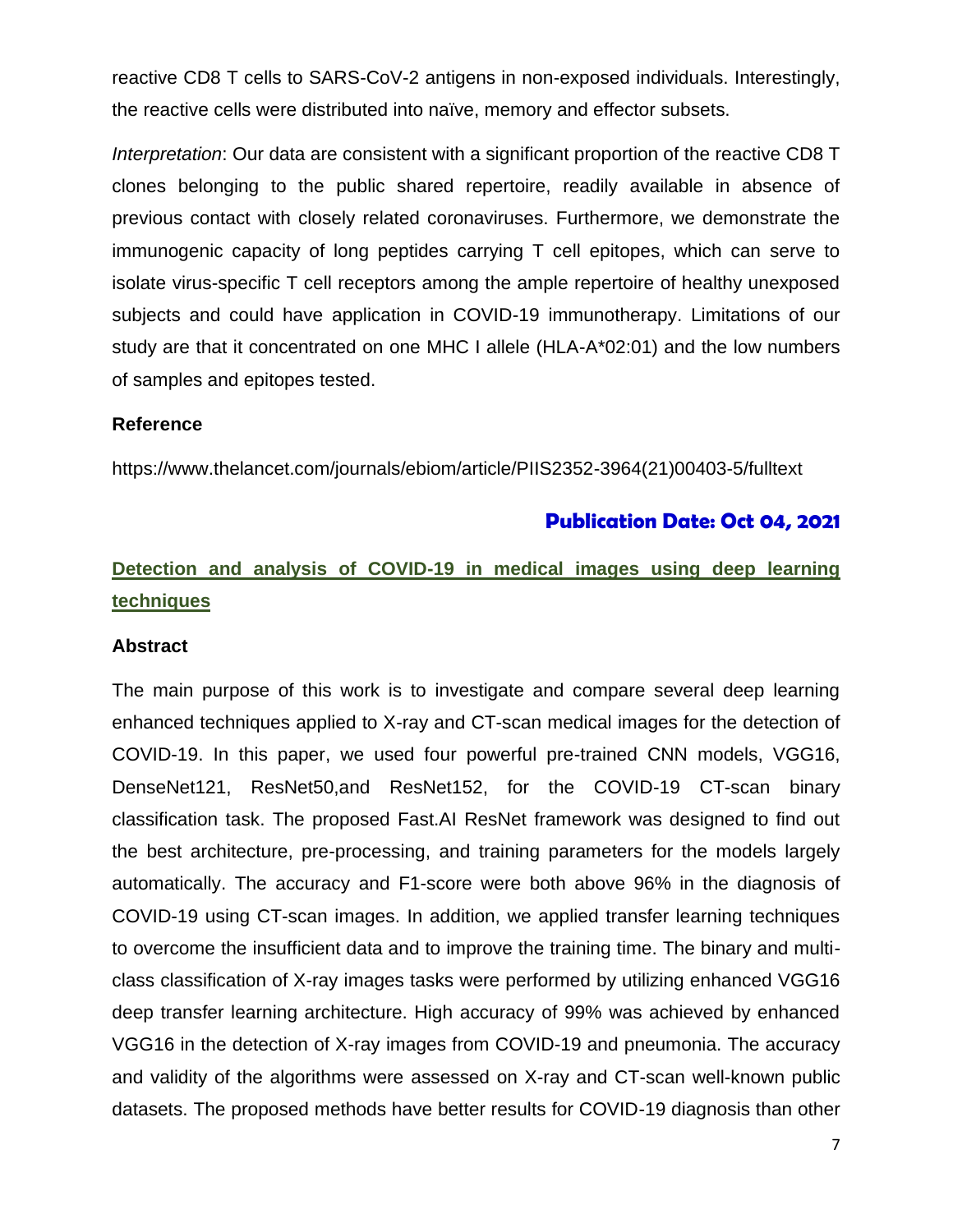related in literature. In opinion, this work can help virologists and radiologists to make a better and faster diagnosis in the struggle against the outbreak of COVID-19.

### **Reference**

https://www.nature.com/articles/s41598-021-99015-3

### **The SARS-CoV-2 first wave impact in the acute inflammatory surgical pathologies**

### **Abstract**

Anecdotal evidence suggests that community infection control measures during the COVID-19 outbreak have modified the number and natural history of acute surgical inflammatory processes (ASIP—appendicitis, cholecystitis, diverticulitis and perianal abscesses) admissions. This study aims to evaluate the impact of the COVID-19 pandemic on the presentation and treatment ASIP and quantify the effect of COVID-19 infection on the outcomes of ASIP patients. This was a multicentre, comparative study, whereby ASIP cases from 2019, 2020 and 2021 (March 14th to May 2nd) were analyzed. Data regarding patient and disease characteristics as well as outcomes, were collected from sixteen centres in Madrid, and one in Seville (Spain). The number of patients treated for ASIP in 2019 was 822 compared to 521 in 2020 and 835 in 2021. This 1/3rd reduction occurs mainly in patients with mild cases, while the number of severe cases was similar. Surgical standards suffered a step back during the first wave: Lower laparoscopic approach and longer length of stay. We also found a more conservative approach to the patients this year, non-justified by clinical circumstances. Luckily these standards improved again in 2021. The positive COVID-19 status itself did not have a direct impact on mortality. Strikingly, none of the 33 surgically treated COVID positive patients during both years died postoperatively. This is an interesting finding which, if confirmed through future research with a larger sample size of COVID-19 positive patients, can expedite the recovery phase of acute surgical services.

### **Reference**

https://www.nature.com/articles/s41598-021-98878-w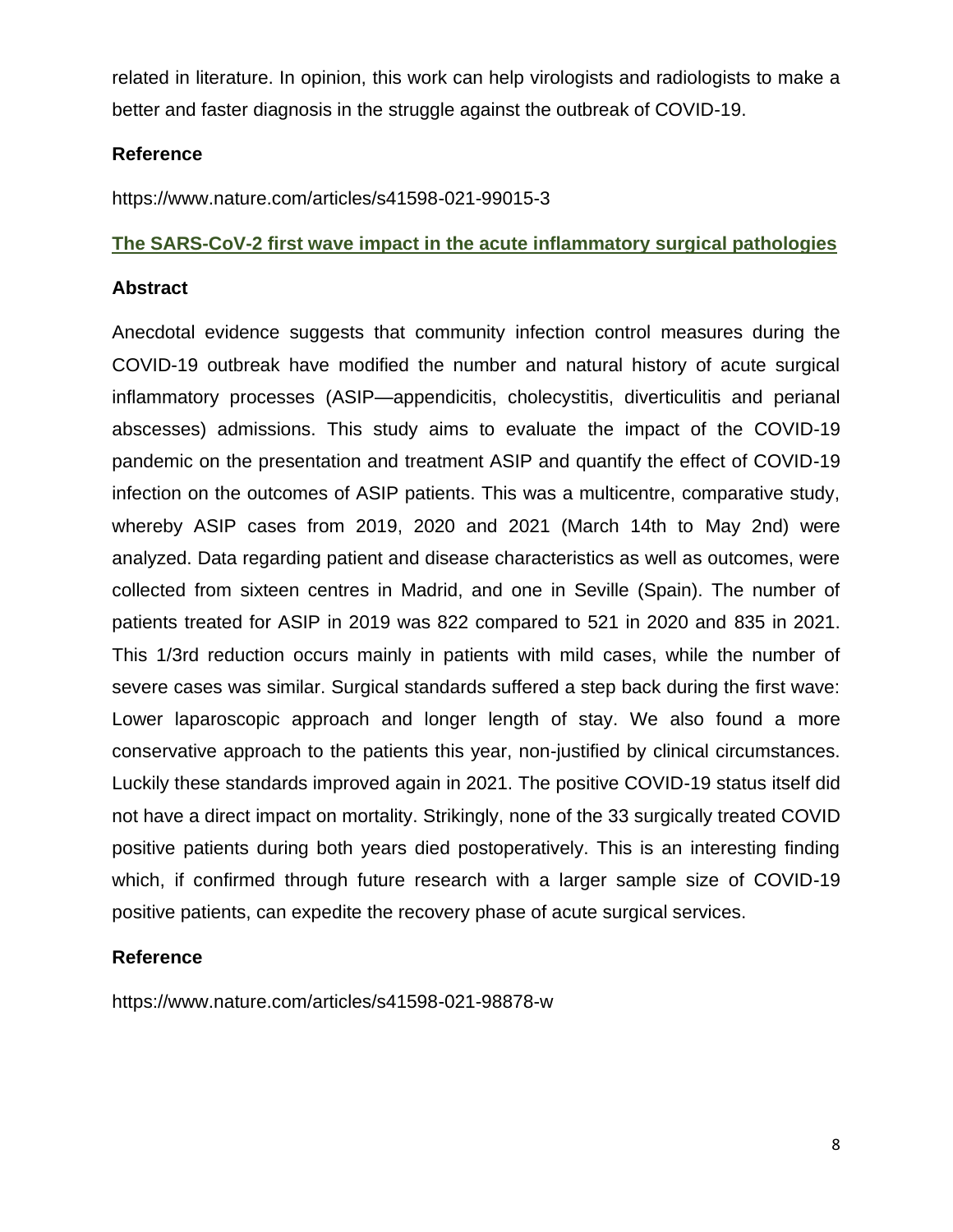### **Hamster organotypic modeling of SARS-CoV-2 lung and brainstem infection**

### **Abstract**

SARS-CoV-2 has caused a global pandemic of COVID-19 since its emergence in December 2019. The infection causes a severe acute respiratory syndrome and may also spread to central nervous system leading to neurological sequelae. We have developed and characterized two new organotypic cultures from hamster brainstem and lung tissues that offer a unique opportunity to study the early steps of viral infection and screening antivirals. These models are not dedicated to investigate how the virus reaches the brain. However, they allow validating the early tropism of the virus in the lungs and demonstrating that SARS-CoV-2 could infect the brainstem and the cerebellum, mainly by targeting granular neurons. Viral infection induces specific interferon and innate immune responses with patterns specific to each organ, along with cell death by apoptosis, necroptosis, and pyroptosis. Overall, our data illustrate the potential of rapid modeling of complex tissue-level interactions during infection by a newly emerged virus.

### **Reference**

https://www.nature.com/articles/s41467-021-26096-z

### **COVID-19 and metabolic disease: Mechanisms and clinical management**

### **Abstract**

Up to 50% of the people who have died from COVID-19 had metabolic and vascular disorders. Notably, there are many direct links between COVID-19 and the metabolic and endocrine systems. Thus, not only are patients with metabolic dysfunction (eg, obesity, hypertension, non-alcoholic fatty liver disease, and diabetes) at an increased risk of developing severe COVID-19 but also infection with SARS-CoV-2 might lead to new-onset diabetes or aggravation of pre-existing metabolic disorders. In this Review, we provide an update on the mechanisms of how metabolic and endocrine disorders might predispose patients to develop severe COVID-19. Additionally, we update the practical recommendations and management of patients with COVID-19 and postpandemic. Furthermore, we summarise new treatment options for patients with both COVID-19 and diabetes, and highlight current challenges in clinical management.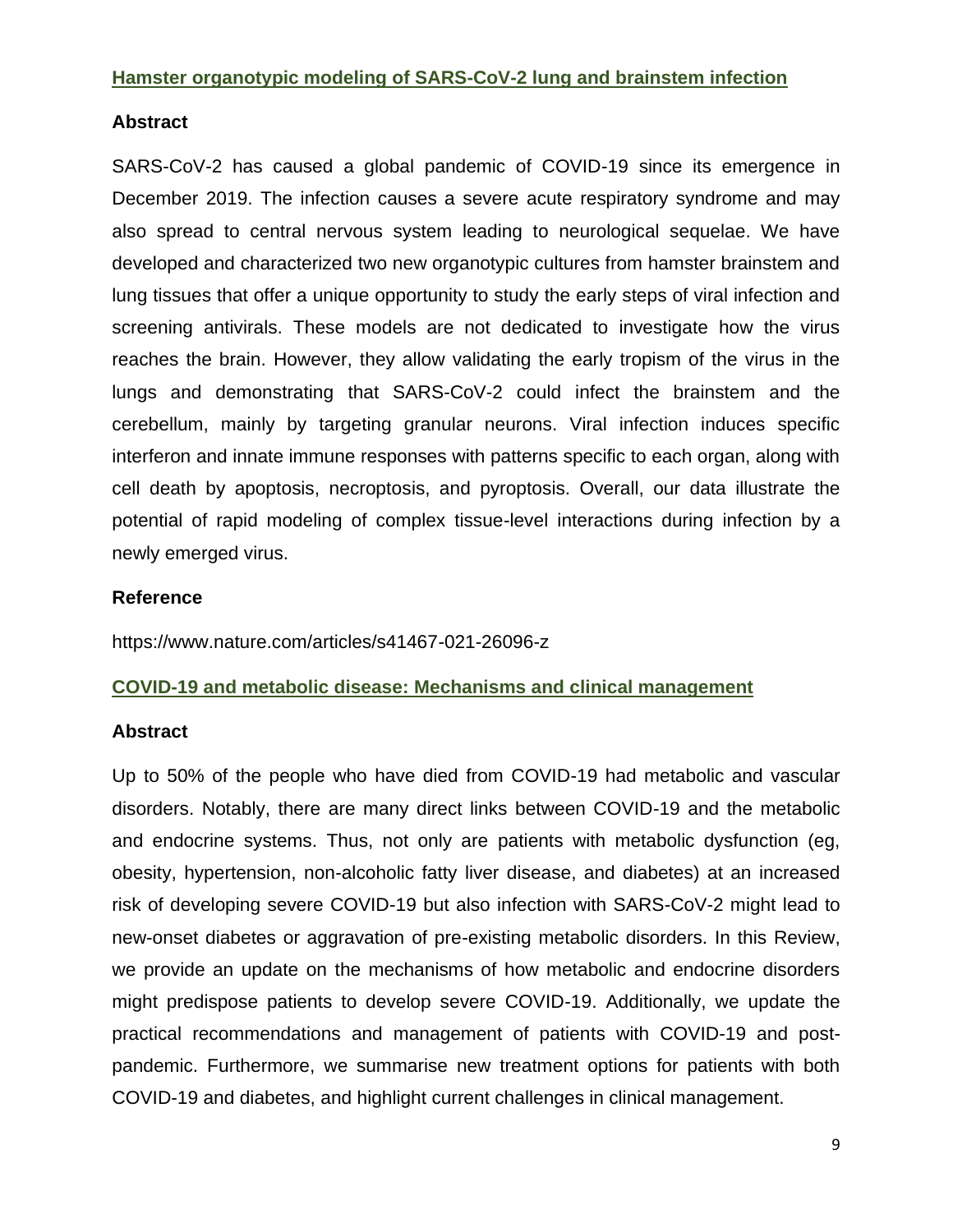### **Reference**

https://www.thelancet.com/journals/landia/article/PIIS2213-8587(21)00244-8/fulltext

# **Effectiveness of mRNA BNT162b2 COVID-19 vaccine up to 6 months in a large integrated health system in the USA: A retrospective cohort study**

### **Abstract**

*Background*: Vaccine effectiveness studies have not differentiated the effect of the delta (B.1.617.2) variant and potential waning immunity in observed reductions in effectiveness against SARS-CoV-2 infections. We aimed to evaluate overall and variant-specific effectiveness of BNT162b2 (tozinameran, Pfizer–BioNTech) against SARS-CoV-2 infections and COVID-19-related hospital admissions by time since vaccination among members of a large US health-care system.

*Methods*: In this retrospective cohort study, we analysed electronic health records of individuals (≥12 years) who were members of the health-care organisation Kaiser Permanente Southern California (CA, USA), to assess BNT162b2 vaccine effectiveness against SARS-CoV-2 infections and COVID-19-related hospital admissions for up to 6 months. Participants were required to have 1 year or more previous membership of the organisation. Outcomes comprised SARS-CoV-2 PCR-positive tests and COVID-19 related hospital admissions. Effectiveness calculations were based on hazard ratios from adjusted Cox models. This study was registered with ClinicalTrials.gov, NCT04848584.

*Findings*: Between Dec 14, 2020, and Aug 8, 2021, of 4 920 549 individuals assessed for eligibility, we included 3 436 957 (median age 45 years [IQR 29–61]; 1 799 395 [52·4%] female and 1 637 394 [47·6%] male). For fully vaccinated individuals, effectiveness against SARS-CoV-2 infections was 73% (95% CI 72–74) and against COVID-19-related hospital admissions was 90% (89–92). Effectiveness against infections declined from 88% (95% CI 86–89) during the first month after full vaccination to 47% (43–51) after 5 months. Among sequenced infections, vaccine effectiveness against infections of the delta variant was high during the first month after full vaccination (93% [95% CI 85–97]) but declined to 53% [39–65] after 4 months. Effectiveness against other (non-delta) variants the first month after full vaccination was also high at 97% (95% CI 95–99), but waned to 67% (45–80) at 4–5 months. Vaccine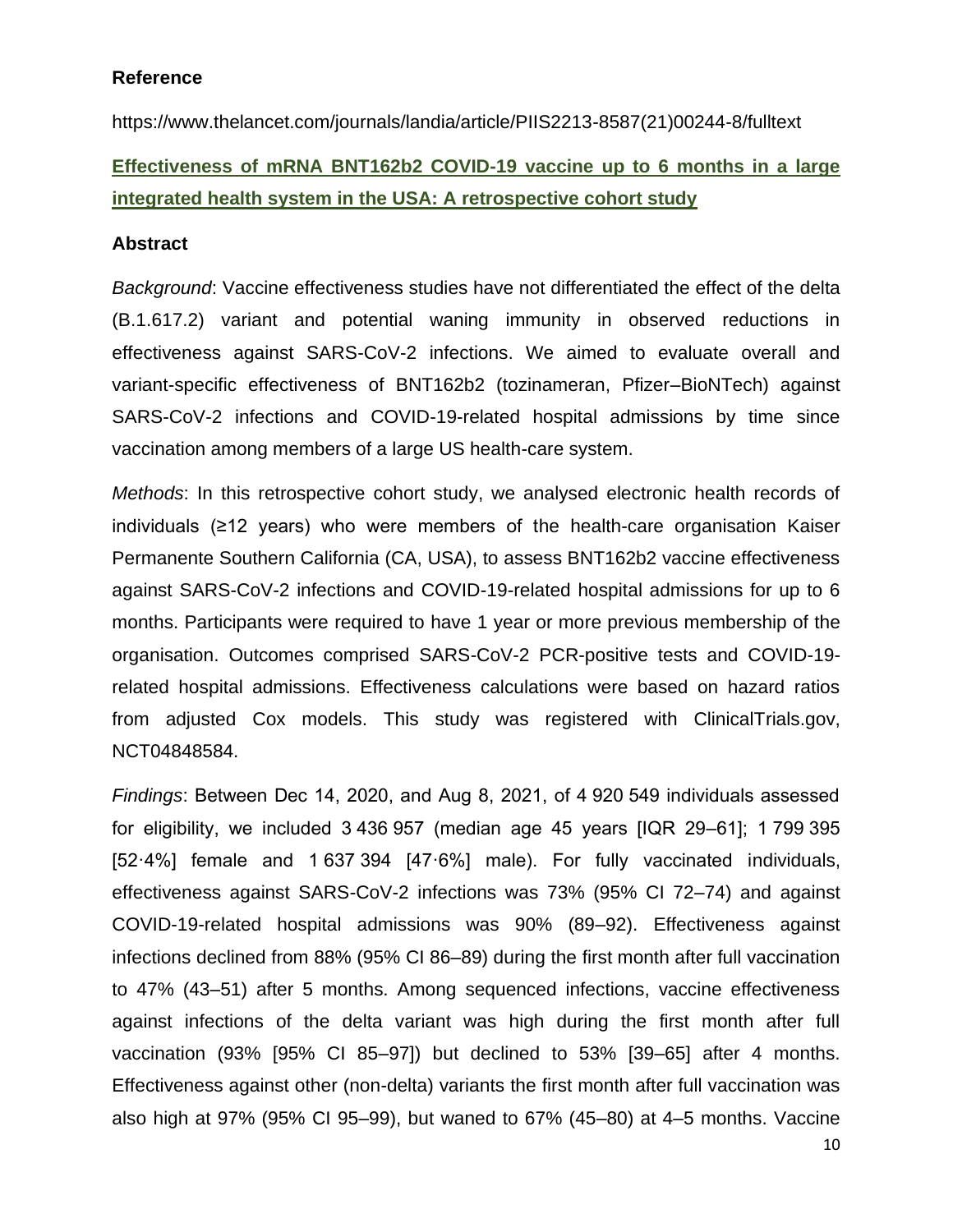effectiveness against hospital admissions for infections with the delta variant for all ages was high overall (93% [95% CI 84–96]) up to 6 months.

*Interpretation*: Our results provide support for high effectiveness of BNT162b2 against hospital admissions up until around 6 months after being fully vaccinated, even in the face of widespread dissemination of the delta variant. Reduction in vaccine effectiveness against SARS-CoV-2 infections over time is probably primarily due to waning immunity with time rather than the delta variant escaping vaccine protection.

### **Reference**

https://www.thelancet.com/journals/lancet/article/PIIS0140-6736(21)02183-8/fulltext

### **Publication Date: Oct 01, 2021**

# **Standardized preservation, extraction and quantification techniques for detection of fecal SARS-CoV-2 RNA**

### **Abstract**

Patients with COVID-19 shed SARS-CoV-2 RNA in stool, sometimes well after their respiratory infection has cleared. This may be significant for patient health, epidemiology, and diagnosis. However, methods to preserve stool, and to extract and quantify viral RNA are not standardized. We test the performance of three preservative approaches at yielding detectable SARS-CoV-2 RNA: the OMNIgene-GUT kit, Zymo DNA/RNA shield kit, and the most commonly applied, storage without preservative. We test these in combination with three extraction kits: QIAamp Viral RNA Mini Kit, Zymo Quick-RNA Viral Kit, and MagMAX Viral/Pathogen Kit. We also test the utility of ddPCR and RT-qPCR for the reliable quantification of SARS-CoV-2 RNA from stool. We identify that the Zymo DNA/RNA preservative and the QiaAMP extraction kit yield more detectable RNA than the others, using both ddPCR and RT-qPCR. Taken together, we recommend a comprehensive methodology for preservation, extraction and detection of RNA from SARS-CoV-2 and other coronaviruses in stool.

### **Reference**

https://www.nature.com/articles/s41467-021-25576-6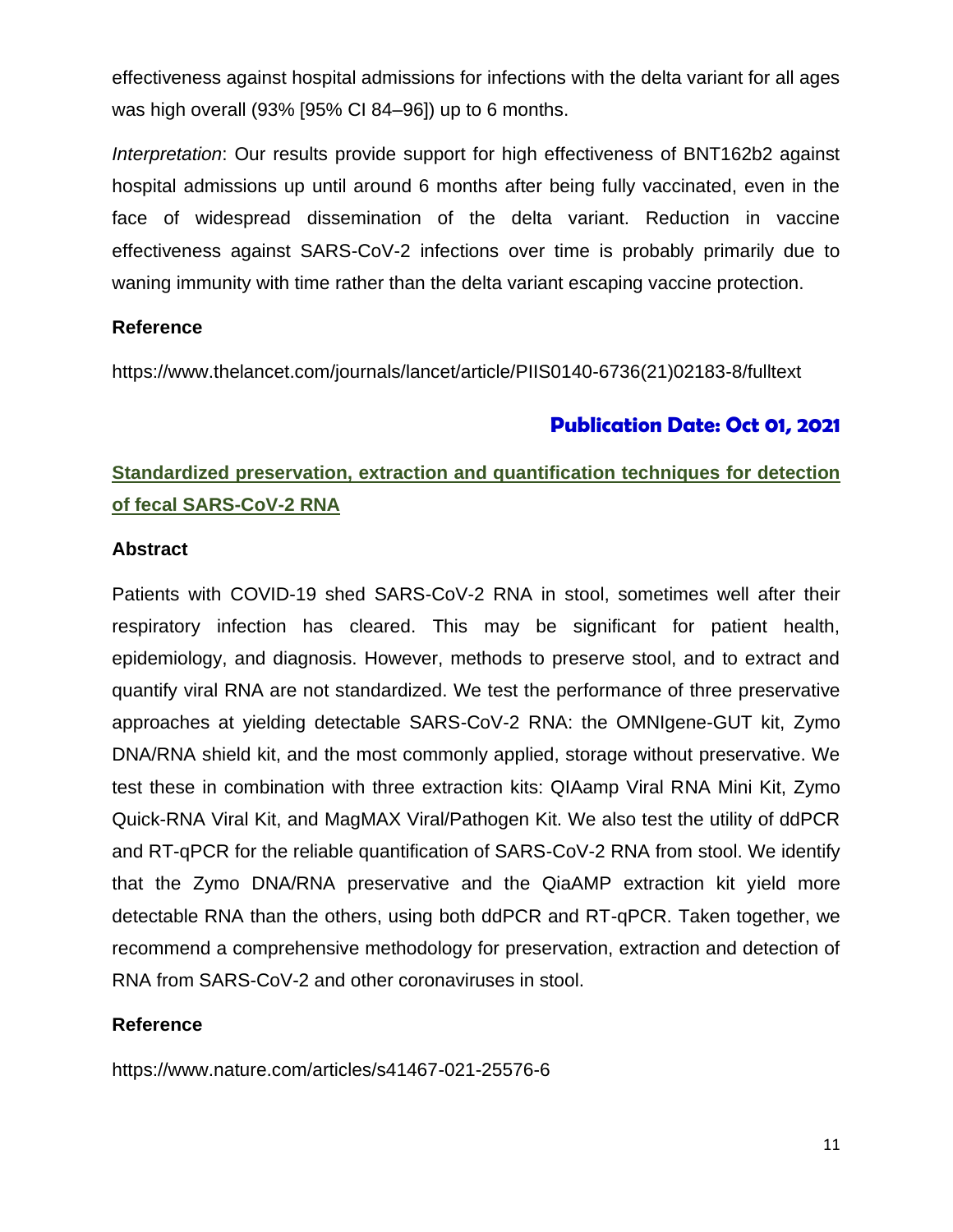**Emergence and spread of SARS-CoV-2 lineage B.1.620 with variant of concernlike mutations and deletions**

### **Abstract**

Distinct SARS-CoV-2 lineages, discovered through various genomic surveillance initiatives, have emerged during the pandemic following unprecedented reductions in worldwide human mobility. We here describe a SARS-CoV-2 lineage - designated B.1.620 - discovered in Lithuania and carrying many mutations and deletions in the spike protein shared with widespread variants of concern (VOCs), including E484K, S477N and deletions HV69Δ, Y144Δ, and LLA241/243Δ. As well as documenting the suite of mutations this lineage carries, we also describe its potential to be resistant to neutralising antibodies, accompanying travel histories for a subset of European cases, evidence of local B.1.620 transmission in Europe with a focus on Lithuania, and significance of its prevalence in Central Africa owing to recent genome sequencing efforts there. We make a case for its likely Central African origin using advanced phylogeographic inference methodologies incorporating recorded travel histories of infected travellers.

### **Reference**

https://www.nature.com/articles/s41467-021-26055-8

### **Publication Date: Sep 30, 2021**

### **Feasibility of a surveillance programme based on gargle samples and pool testing to prevent SARS-CoV-2 outbreaks in schools**

### **Abstract**

School closures have a negative impact on physical and mental well-being, and education, of children and adolescents. A surveillance programme to detect asymptomatic SARS-CoV-2 infection could allow schools to remain open, while protecting the vulnerable. We assessed the feasibility of a programme employing gargle samples and pool testing of individually extracted RNA using rRT-qPCR in a primary and a secondary school in Germany, based on programme logistics and acceptance. Twice a week, five participants per class were selected to provide samples, using an algorithm weighted by a risk-based priority score to increase likelihood of case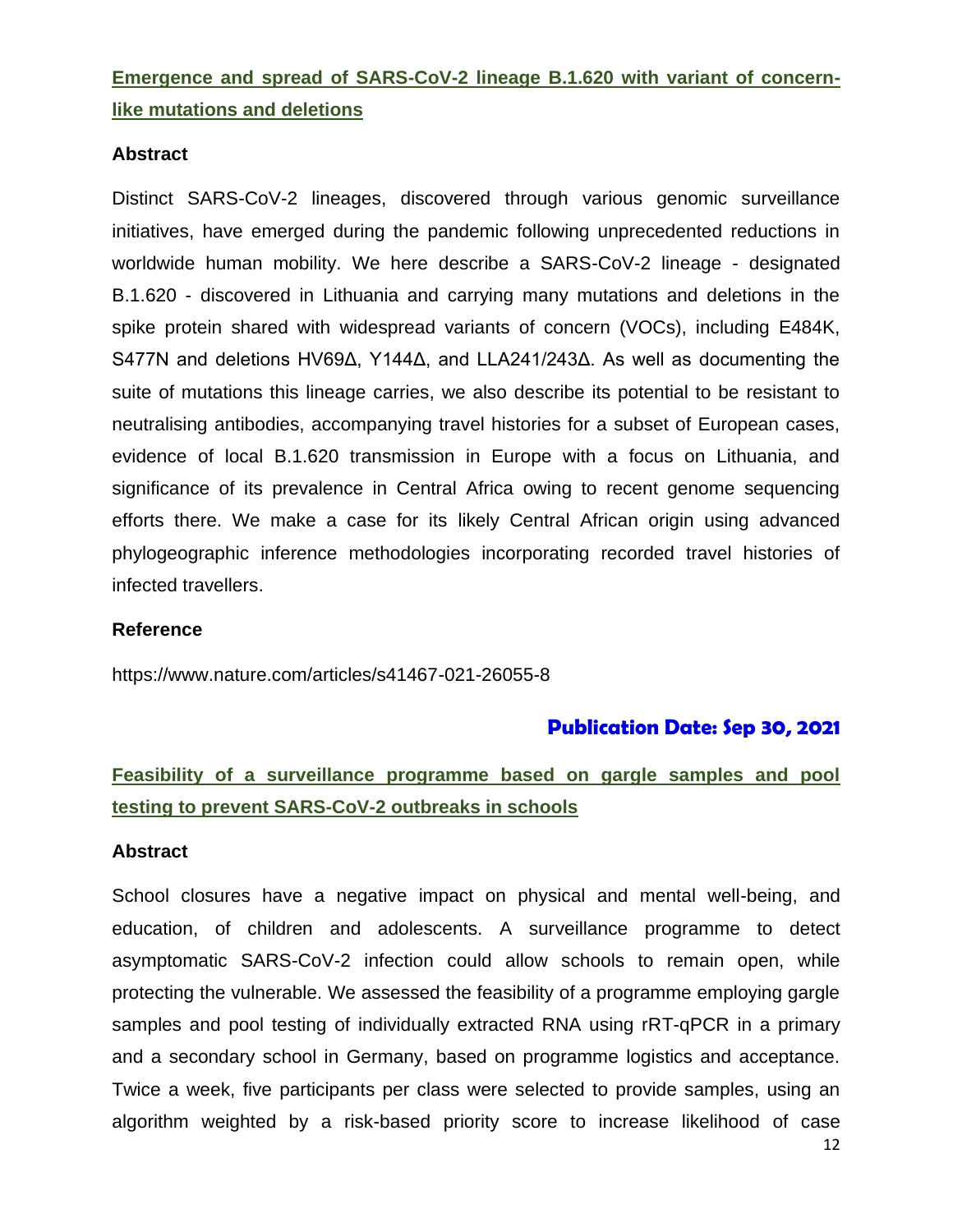detection. The positive response rate was 54.8% (550 of 1003 pupils). Logistics evaluation revealed the rate-limiting steps: completing the regular pre-test questionnaire and handing in the samples. Acceptance questionnaire responses indicated strong support for research into developing a surveillance programme and a positive evaluation of gargle tests. Participation was voluntary. As not all pupils participated, individual reminders could lead to participant identification. School-wide implementation of the programme for infection monitoring purposes would enable reminders to be given to all school pupils to address these steps, without compromising participant anonymity. Such a programme would provide a feasible means to monitor asymptomatic respiratory tract infection in schools.

### **Reference**

https://www.nature.com/articles/s41598-021-98849-1

# **Quantitative modeling of the impact of facemasks and associated leakage on the airborne transmission of SARS-CoV-2**

### **Abstract**

The ongoing worldwide outbreak of COVID-19 has set personal protective equipment in the spotlight. A significant number of countries impose the use of facemasks in public spaces and encourage it in the private sphere. Even in countries where relatively high vaccination rates are achieved at present, breakthrough infections have been frequently reported and usage of facemasks in certain settings has been recommended again. Alternative solutions, including community masks fabricated using various materials, such as cotton or jersey, have emerged alongside facemasks following long-established standards (e.g., EN 149, EN 14683). In the present work, we present a computational model to calculate the ability of different types of facemasks to reduce the exposure to virus-laden respiratory particles, with a focus on the relative importance of the filtration properties and the fitting on the wearer's face. The model considers the facemask and the associated leakage, the transport of respiratory particles and their accumulation around the emitter, as well as the fraction of the inhaled particles deposited in the respiratory system. Different levels of leakages are considered to represent the diversity of fittings likely to be found among a population of non-trained users. The leakage prevails over the filtration performance of a facemask in determining the exposure level,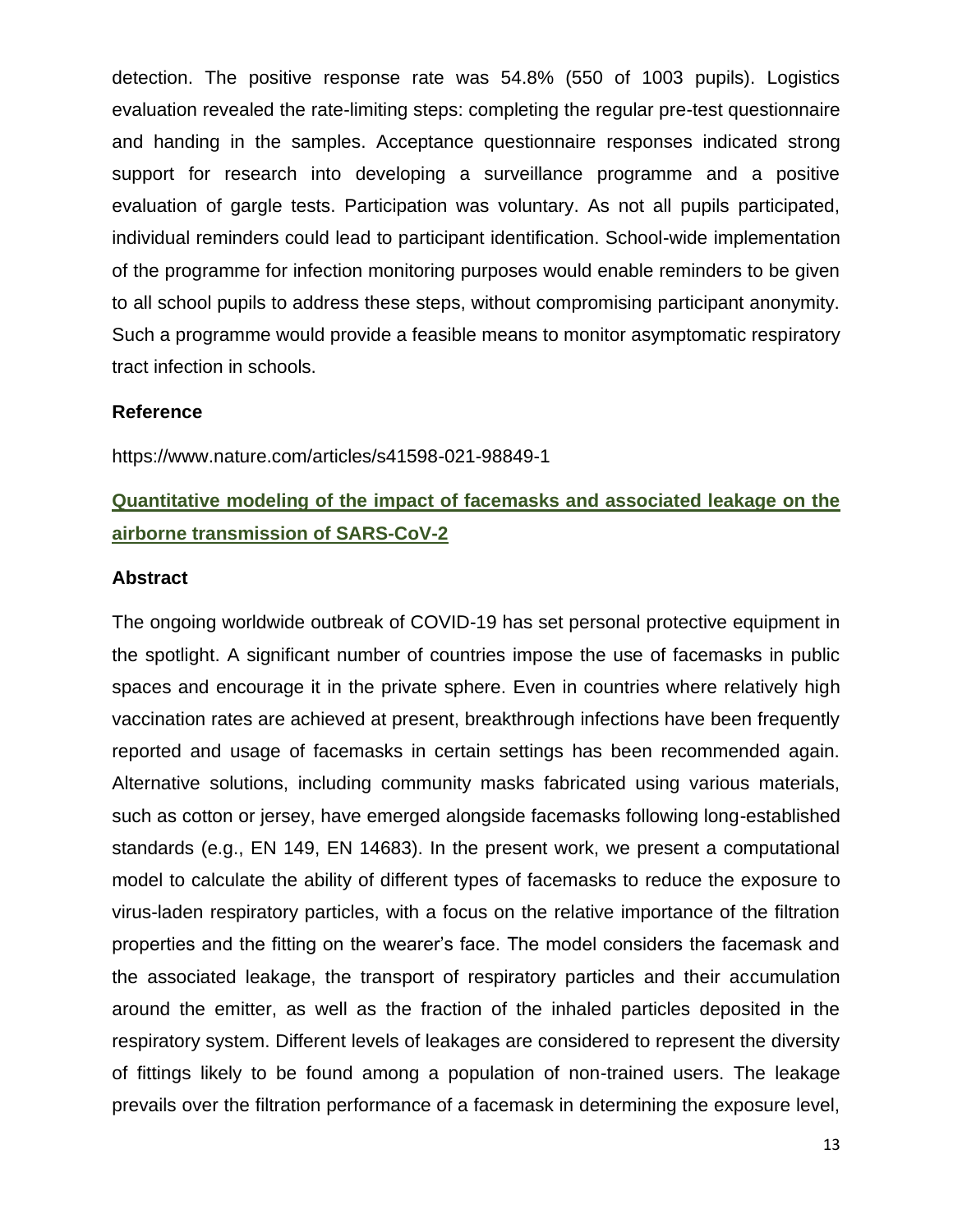and the ability of a face protection to limit leakages needs to be taken into account to accurately estimate the provided protection. Filtering facepieces (FFP) provide a better protection efficiency than surgical and community masks due to their higher filtration efficiency and their ability to provide a better fit and thus reduce the leakages. However, an improperly-fitted FFP mask loses a critical fraction of its protection efficiency, which may drop below the protection level provided by properly-worn surgical and community masks.

### **Reference**

https://www.nature.com/articles/s41598-021-98895-9

## **Theoretical and experimental study of interaction of macroheterocyclic compounds with ORF3a of SARS-CoV-2**

#### **Abstract**

The pandemic infectious disease (Covid-19) caused by the coronavirus (SARS-CoV2) is spreading rapidly around the world. Covid-19 does an irreparable harm to the health and life of people. It also has a negative financial impact on the economies of most countries of the world. In this regard, the issue of creating drugs aimed at combating this disease is especially acute. In this work, molecular docking was used to study the docking of 23 compounds with QRF3a SARS-CoV2. The performed *in silico* modeling made it possible to identify leading compounds capable of exerting a potential inhibitory and virucidal effect. The leading compounds include chlorin (a drug used in PDT), iron(III)protoporphyrin (endogenous porphyrin), and tetraanthraquinone porphyrazine (an exogenous substance). Having taken into consideration the localization of ligands in the QRF3a SARS-CoV2, we have made an assumption about their influence on the pathogenesis of Covid-19. The interaction of chlorin, iron(III)protoporphyrin and protoporphyrin with the viral protein ORF3a were studied by fluorescence and UV–Vis spectroscopy. The obtained experimental results confirm the data of molecular docking. The results showed that a viral protein binds to endogenous porphyrins and chlorins, moreover, chlorin is a competitive ligand for endogenous porphyrins. Chlorin should be considered as a promising drug for repurposing.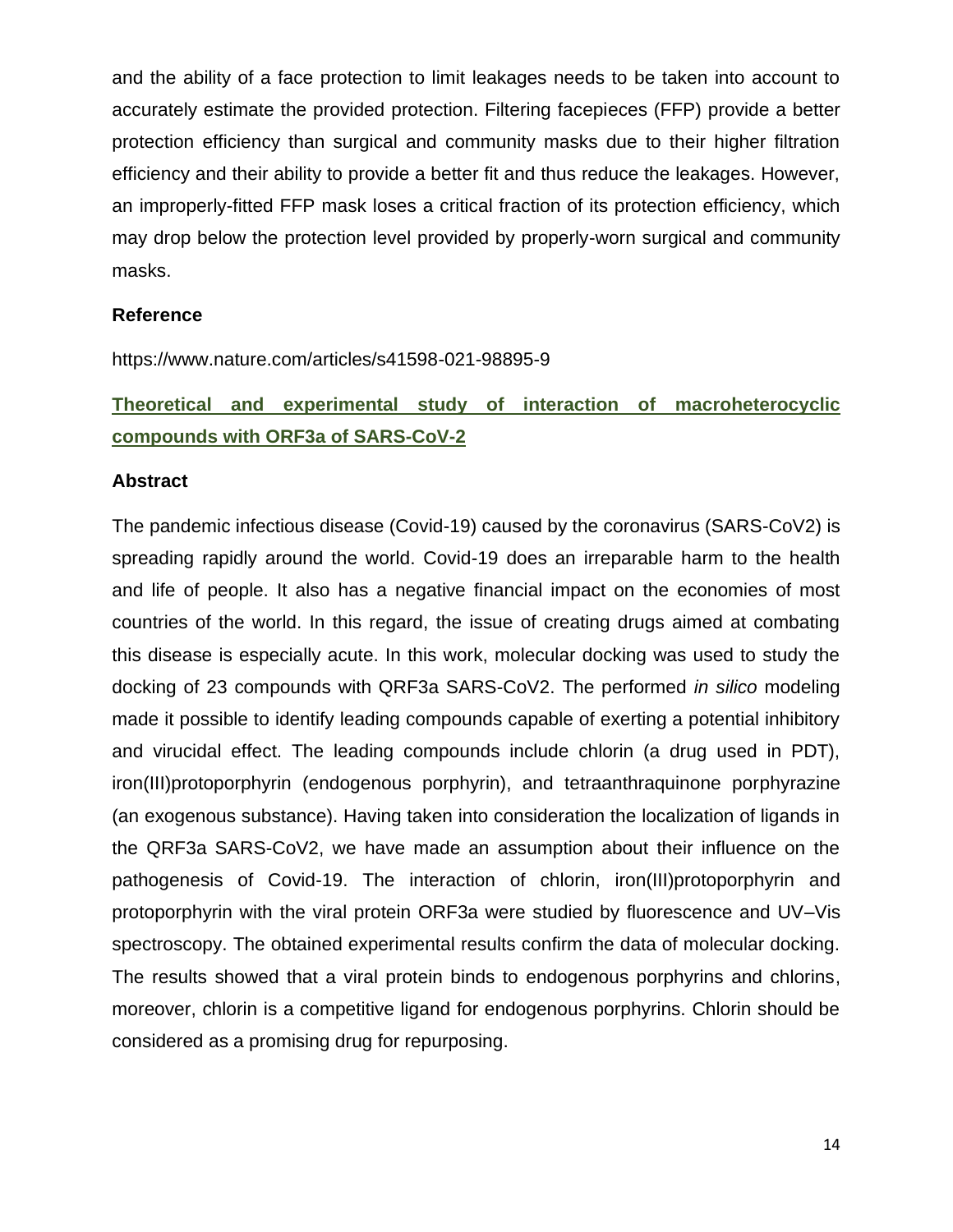### **Reference**

https://www.nature.com/articles/s41598-021-99072-8

# **Mathematical modeling based on RT-qPCR analysis of SARS-CoV-2 in wastewater as a tool for epidemiology**

### **Abstract**

Coronavirus disease 2019 (COVID-19) pandemic caused by severe acute respiratory syndrome coronavirus 2 (SARS-CoV-2) emerges to scientific research and monitoring of wastewaters to predict the spread of the virus in the community. Our study investigated the COVID-19 disease in Bratislava, based on wastewater monitoring from September 2020 until March 2021. Samples were analyzed from two wastewater treatment plants of the city with reaching 0.6 million monitored inhabitants. Obtained results from the wastewater analysis suggest significant statistical dependence. High correlations between the number of viral particles in wastewater and the number of reported positive nasopharyngeal RT-qPCR tests of infected individuals with a time lag of 2 weeks/12 days (R2 = 83.78%/R2 = 52.65%) as well as with a reported number of death cases with a time lag of 4 weeks/27 days (R2 = 83.21%/R2 = 61.89%) was observed. The obtained results and subsequent mathematical modeling will serve in the future as an early warning system for the occurrence of a local site of infection and, at the same time, predict the load on the health system up to two weeks in advance.

### **Reference**

https://www.nature.com/articles/s41598-021-98653-x

# **Possible future waves of SARS-CoV-2 infection generated by variants of concern with a range of characteristics**

### **Abstract**

Viral reproduction of SARS-CoV-2 provides opportunities for the acquisition of advantageous mutations, altering viral transmissibility, disease severity, and/or allowing escape from natural or vaccine-derived immunity. We use three mathematical models: a parsimonious deterministic model with homogeneous mixing; an age-structured model; and a stochastic importation model to investigate the effect of potential variants of concern (VOCs). Calibrating to the situation in England in May 2021, we find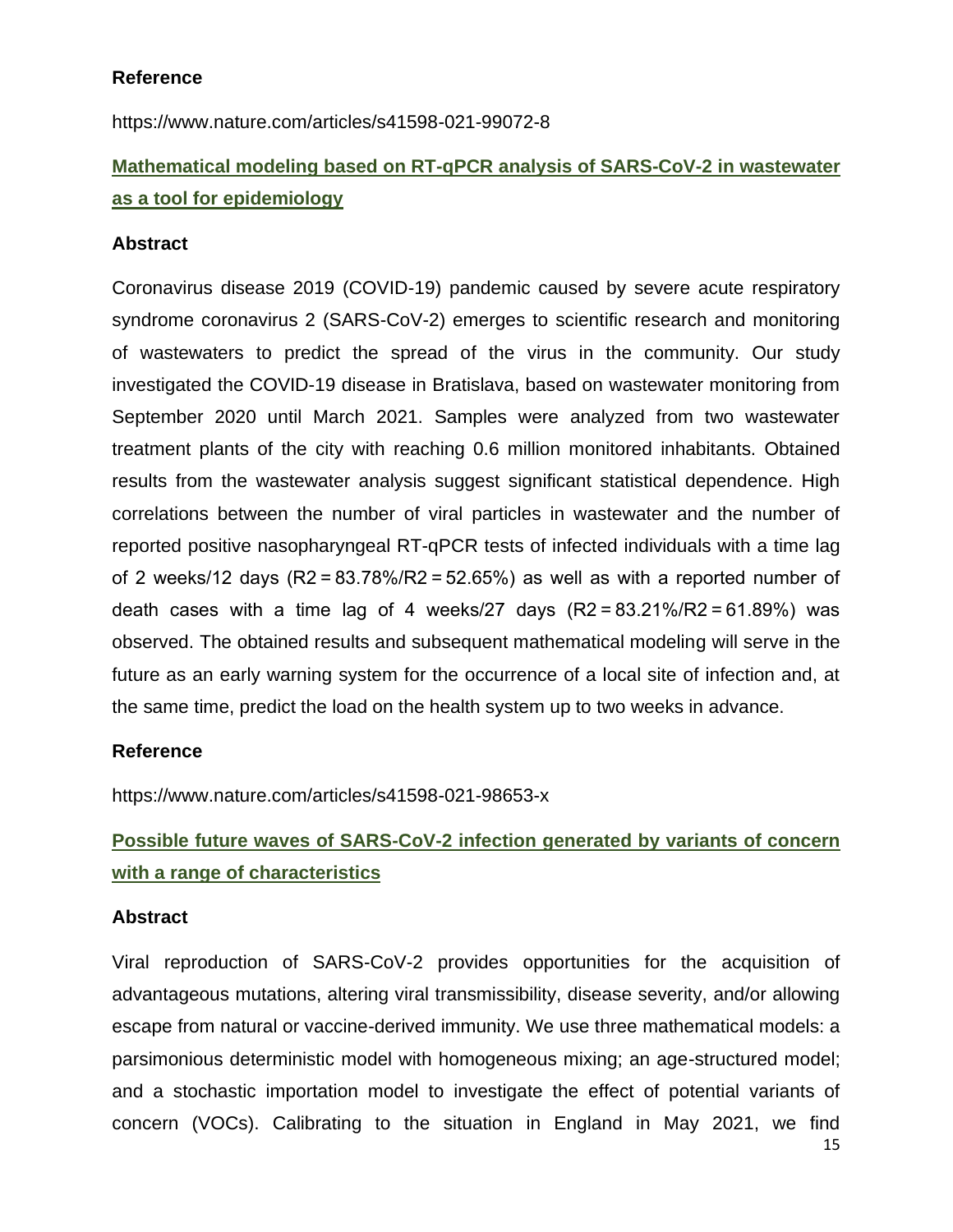epidemiological trajectories for putative VOCs are wide-ranging and dependent on their transmissibility, immune escape capability, and the introduction timing of a postulated VOC-targeted vaccine. We demonstrate that a VOC with a substantial transmission advantage over resident variants, or with immune escape properties, can generate a wave of infections and hospitalisations comparable to the winter 2020-2021 wave. Moreover, a variant that is less transmissible, but shows partial immune-escape could provoke a wave of infection that would not be revealed until control measures are further relaxed.

### **Reference**

https://www.nature.com/articles/s41467-021-25915-7

### **Immune responses to two and three doses of the BNT162b2 mRNA vaccine in adults with solid tumors**

#### **Abstract**

Vaccines against severe acute respiratory syndrome coronavirus 2 (SARS-CoV-2) have shown high efficacy, but immunocompromised participants were excluded from controlled clinical trials. In this study, we compared immune responses to the BNT162b2 mRNA Coronavirus Disease 2019 vaccine in patients with solid tumors (n = 53) who were on active cytotoxic anti-cancer therapy to a control cohort of participants without cancer (n = 50). Neutralizing antibodies were detected in 67% of patients with cancer after the first immunization, followed by a threefold increase in median titers after the second dose. Similar patterns were observed for spike proteinspecific serum antibodies and T cells, but the magnitude of each of these responses was diminished relative to the control cohort. In most patients with cancer, we detected spike receptor-binding domain and other S1-specific memory B cell subsets as potential predictors of anamnestic responses to additional immunizations. We therefore initiated a phase 1 trial for 20 cancer cohort participants of a third vaccine dose of BNT162b2 (NCT04936997); primary outcomes were immune responses, with a secondary outcome of safety. At 1 week after a third immunization, 16 participants demonstrated a median threefold increase in neutralizing antibody responses, but no improvement was observed in T cell responses. Adverse events were mild. These results suggest that a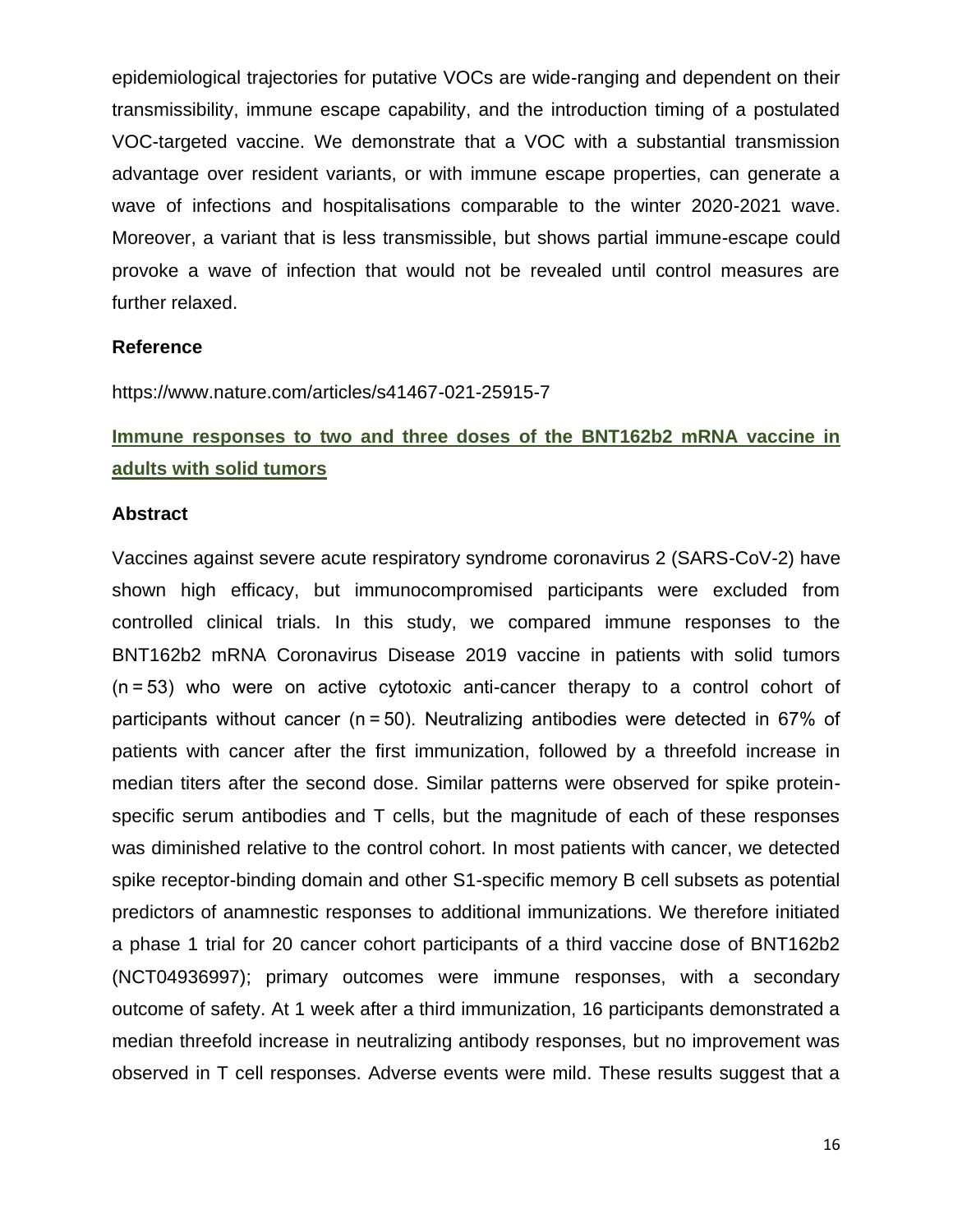third dose of BNT162b2 is safe, improves humoral immunity against SARS-CoV-2 and could be immunologically beneficial for patients with cancer on active chemotherapy.

### **Reference**

https://www.nature.com/articles/s41591-021-01542-z

# **Complementation of contact tracing by mass testing for successful containment of beta COVID-19 variant (SARS-CoV-2 VOC B.1.351) epidemic in Hong Kong**

### **Abstract**

*Background*: Global dissemination of SARS-CoV-2 Variants of Concern (VOCs) remains a concern. The aim of this study is to describe how mass testing and phylogenetic analysis successfully prevented local transmission of SARS-CoV-2 VOC in a densely populated city with low herd immunity for COVID-19.

*Methods*: In this descriptive study, we conducted contact tracing, quarantine, and mass testing of the potentially exposed contacts with the index case. Epidemiological investigation and phylogeographic analysis were performed.

*Findings*: Among 11,818 laboratory confirmed cases of COVID-19 diagnosed till 13th May 2021 in Hong Kong, SARS-CoV-2 VOCs were found in 271 (2.3%) cases. Except for 10 locally acquired secondary cases, all SARS-CoV-2 VOCs were imported or acquired in quarantine hotels. The index case of this SARS-CoV-2 VOC B.1.351 epidemic, an inbound traveler with asymptomatic infection, was diagnosed 9 days after completing 21 days of quarantine. Contact tracing of 163 contacts in household, hotel, and residential building only revealed 1 (0.6%) secondary case. A symptomatic foreign domestic helper (FDH) without apparent epidemiological link but infected by virus with identical genome sequence was subsequently confirmed. Mass testing of 0.34 million FDHs identified two more cases which were phylogenetically linked. A total of 10 secondary cases were identified that were related to two household gatherings. The clinical attack rate of household close contact was significantly higher than nonhousehold exposure during quarantine (7/25, 28% vs 0/2051, 0%; p<0.001).

*Interpretation*: The rising epidemic of SARS-CoV-2 VOC transmission could be successfully controlled by contact tracing, quarantine, and rapid genome sequencing complemented by mass testing.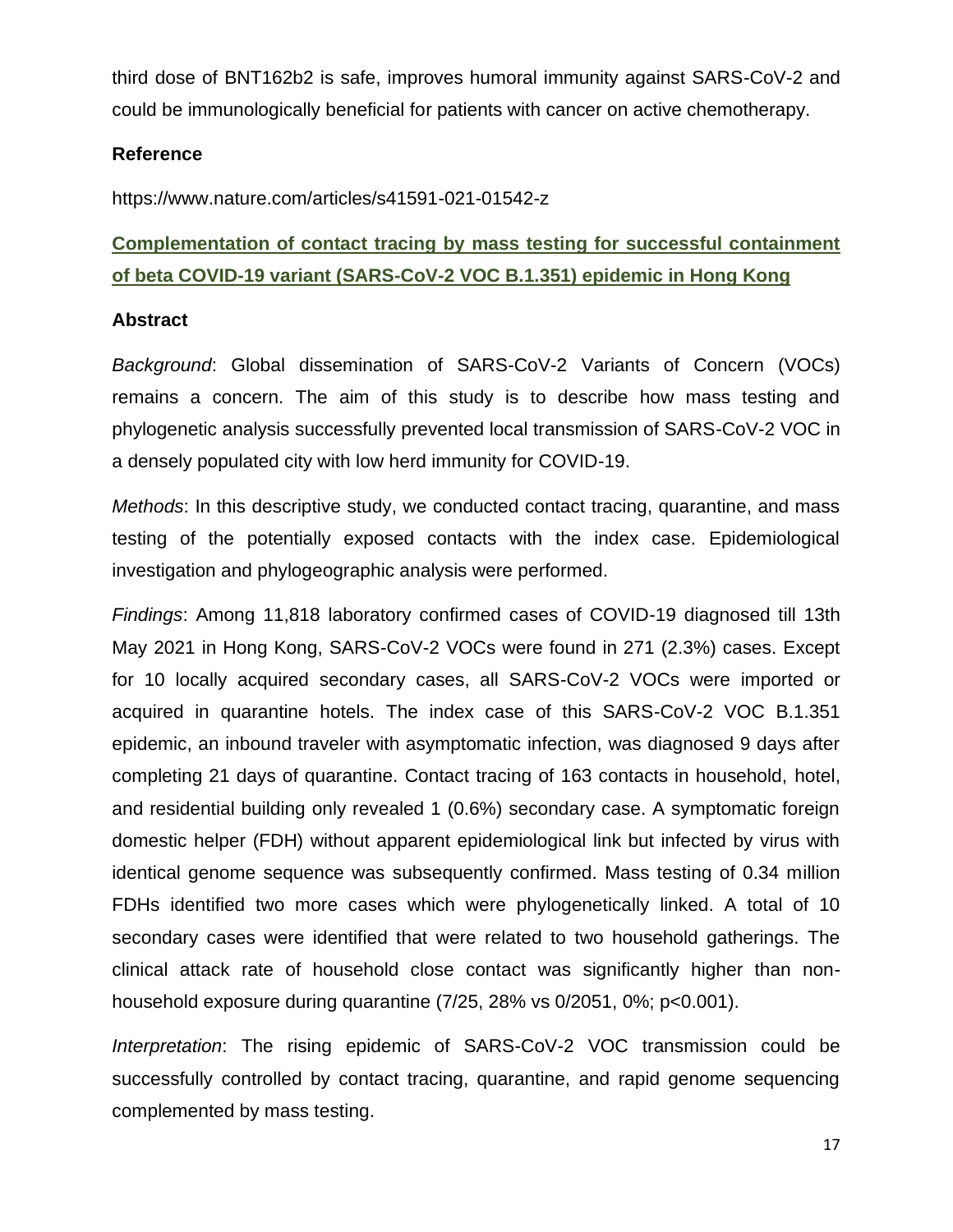### **Reference**

https://www.thelancet.com/journals/lanwpc/article/PIIS2666-6065(21)00190-5/fulltext **Early sample tagging and pooling enables simultaneous SARS-CoV-2 detection and variant sequencing** 

### **Abstract**

Most severe acute respiratory syndrome coronavirus 2 (SARS-CoV-2) diagnostic tests have relied on RNA extraction followed by reverse transcription quantitative polymerase chain reaction (RT-qPCR) assays. Whereas automation improved logistics and different pooling strategies increased testing capacity, highly multiplexed next-generation sequencing (NGS) diagnostics remain a largely untapped resource. NGS tests have the potential to markedly increase throughput while providing crucial SARS-CoV-2 variant information. Current NGS-based detection and genotyping assays for SARS-CoV-2 are costly, mostly due to parallel sample processing through multiple steps. Here, we have established ApharSeq, in which samples are barcoded in the lysis buffer and pooled before reverse transcription. We validated this assay by applying ApharSeq to more than 500 clinical samples from the Clinical Virology Laboratory at Hadassah hospital in a robotic workflow. The assay was linear across five orders of magnitude, and the limit of detection was Ct 33 (~1000 copies/ml, 95% sensitivity) with >99.5% specificity. ApharSeq provided targeted high-confidence genotype information due to unique molecular identifiers incorporated into this method. Because of early pooling, we were able to estimate a 10- to 100-fold reduction in labor, automated liquid handling, and reagent requirements in high-throughput settings compared to current testing methods. The protocol can be tailored to assay other host or pathogen RNA targets simultaneously. These results suggest that ApharSeq can be a promising tool for current and future mass diagnostic challenges.

#### **Reference**

https://www.science.org/doi/10.1126/scitranslmed.abj2266